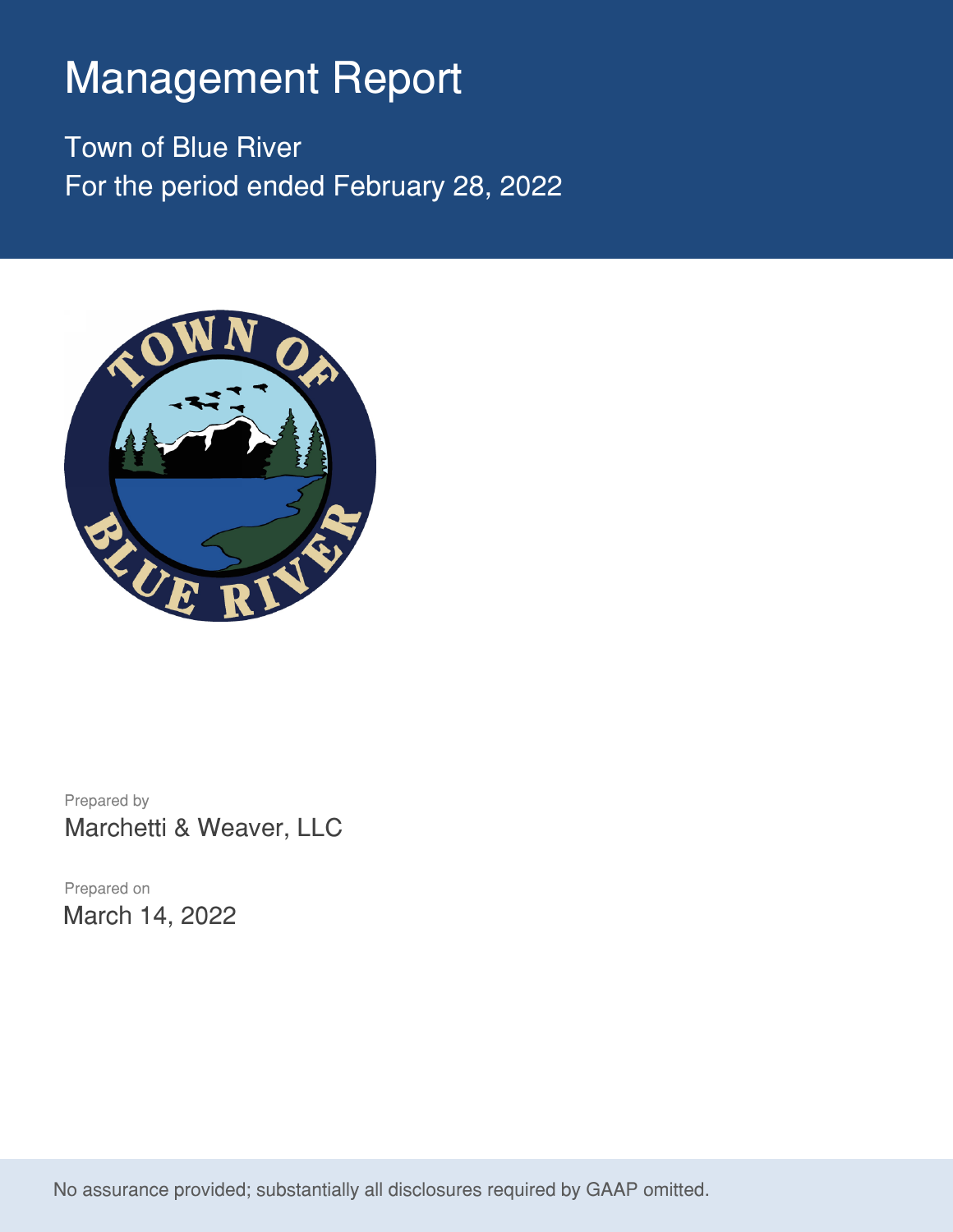### **Table of Contents**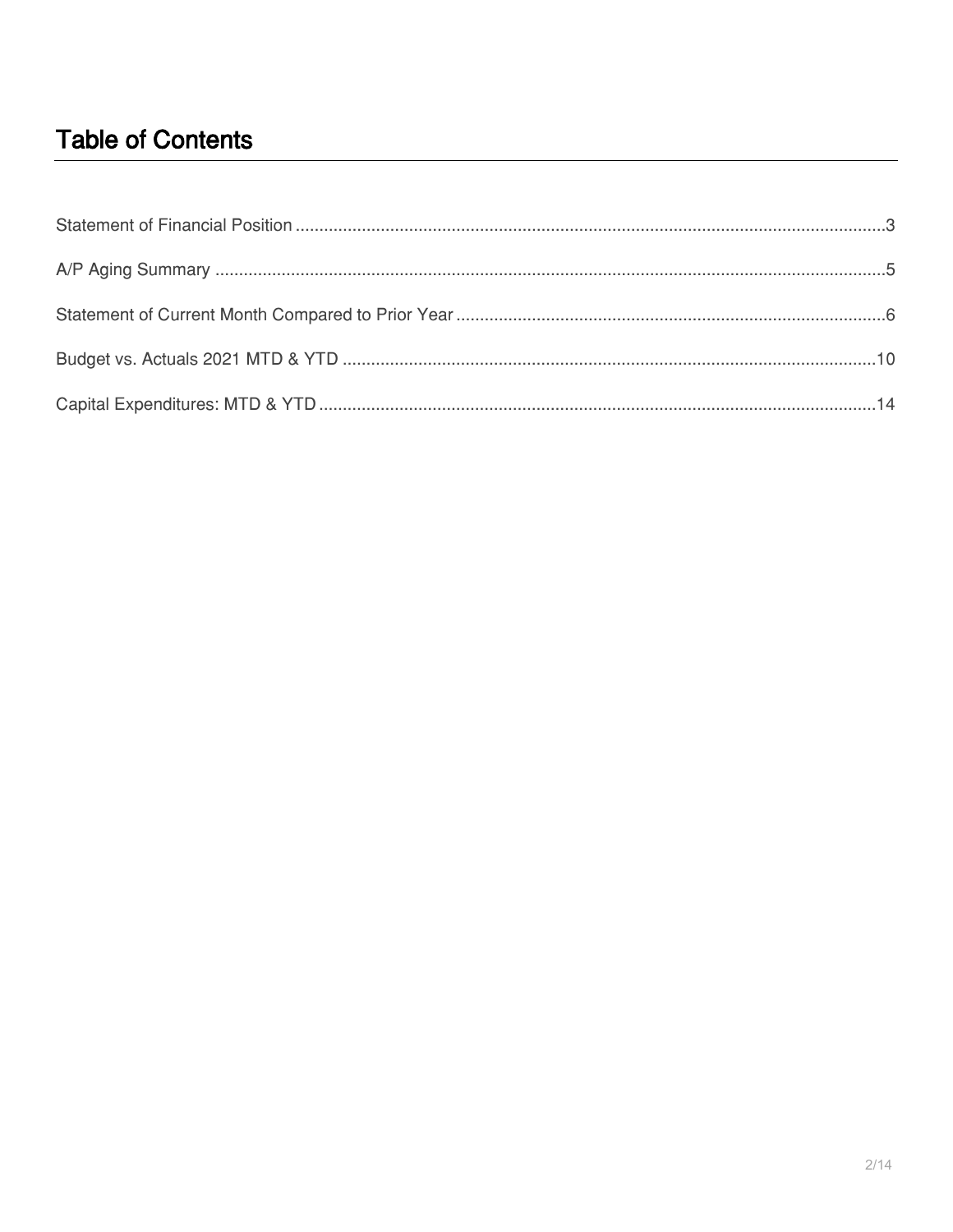## **Statement of Financial Position**

As of February 28, 2022

|                                        | <b>Total</b>   |
|----------------------------------------|----------------|
| <b>ASSETS</b>                          |                |
| <b>Current Assets</b>                  |                |
| <b>Bank Accounts</b>                   |                |
| 10010 Operating - Alpine Bank          | 1,270,343.07   |
| 10050 Petty Cash                       | 250.00         |
| 10100 Credit Card - Alpine             | 1,148.16       |
| 101065 American Rescue Plan Funds      | 115,752.71     |
| 10110 Reserve1 - Alpine Bank           | 231,303.34     |
| 10120 Reserve2 - Alpine Bank           | 1,108,825.19   |
| 10130 CD's - Citywide Banks            | 211,251.72     |
| 10140 Conservation Trust-Alpine Bank   | 113,947.54     |
| 10150 FirstBank - Reserves             | 100,001.00     |
| 10160 Colorado Trust                   | 535,441.22     |
| <b>10170 CSAFE</b>                     | 100.00         |
| 10410 Illiquid Trust Funds             | 1,187.42       |
| <b>Total Bank Accounts</b>             | 3,689,551.37   |
| <b>Other Current Assets</b>            |                |
| 10430 Property Taxes Receivable        | 629,172.82     |
| <b>Total Other Current Assets</b>      | 629,172.82     |
| <b>Total Current Assets</b>            | 4,318,724.19   |
| <b>TOTAL ASSETS</b>                    | \$4,318,724.19 |
| <b>LIABILITIES AND EQUITY</b>          |                |
| <b>Liabilities</b>                     |                |
| <b>Current Liabilities</b>             |                |
| <b>Accounts Payable</b>                |                |
| 2000 *Accounts Payable                 | 867.30         |
| <b>Total Accounts Payable</b>          | 867.30         |
| <b>Other Current Liabilities</b>       |                |
| 20050 Payroll Liabilities              | 0.00           |
| Cebt                                   | $-786.36$      |
| CO Income Tax                          | 3,336.00       |
| Federal Taxes (941/944)                | 5,929.67       |
| <b>Total 20050 Payroll Liabilities</b> | 8,479.31       |
| 20300 Deferred Revenue - Property Tax  | 629,172.82     |
| <b>Total Other Current Liabilities</b> | 637,652.13     |
| <b>Total Current Liabilities</b>       | 638,519.43     |
| <b>Total Liabilities</b>               | 638,519.43     |
| <b>Equity</b>                          |                |
| 30010 Invested in Capital Assets, Net  | 2,137,720.32   |
|                                        |                |
| 30020 Fund Balance - Amendment 1       | 46,804.00      |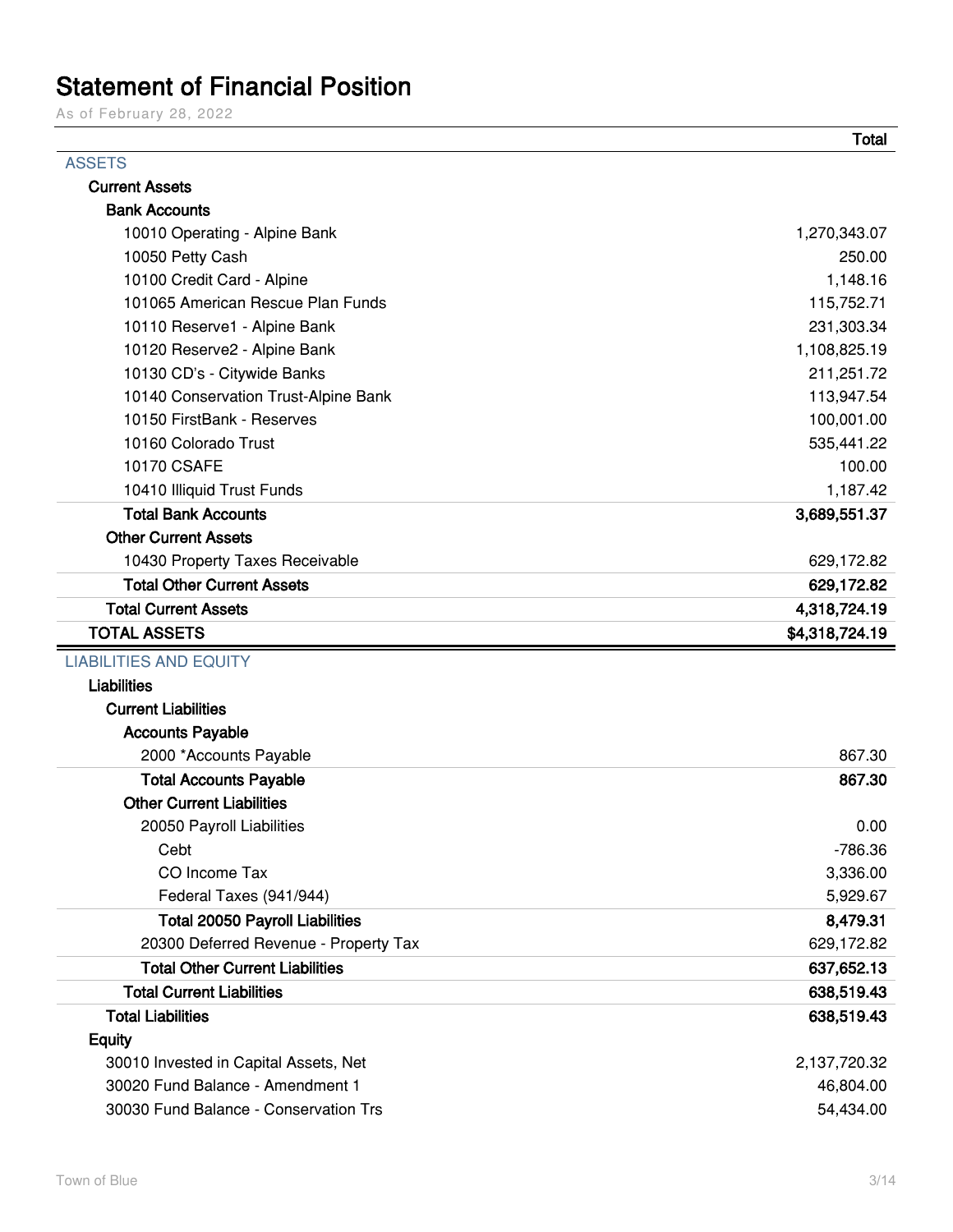|                                      | Total          |
|--------------------------------------|----------------|
| 30100 General Fund Balance           | 463,960.54     |
| 30310 Reserves-Land Acquisition      | 300,000.00     |
| 30320 Reserves-Road Improvements     | 400,000.00     |
| 30330 Reserves-Town Hall Renovations | 100,000.00     |
| Net Revenue                          | 177,285.90     |
| <b>Total Equity</b>                  | 3,680,204.76   |
| <b>TOTAL LIABILITIES AND EQUITY</b>  | \$4,318,724.19 |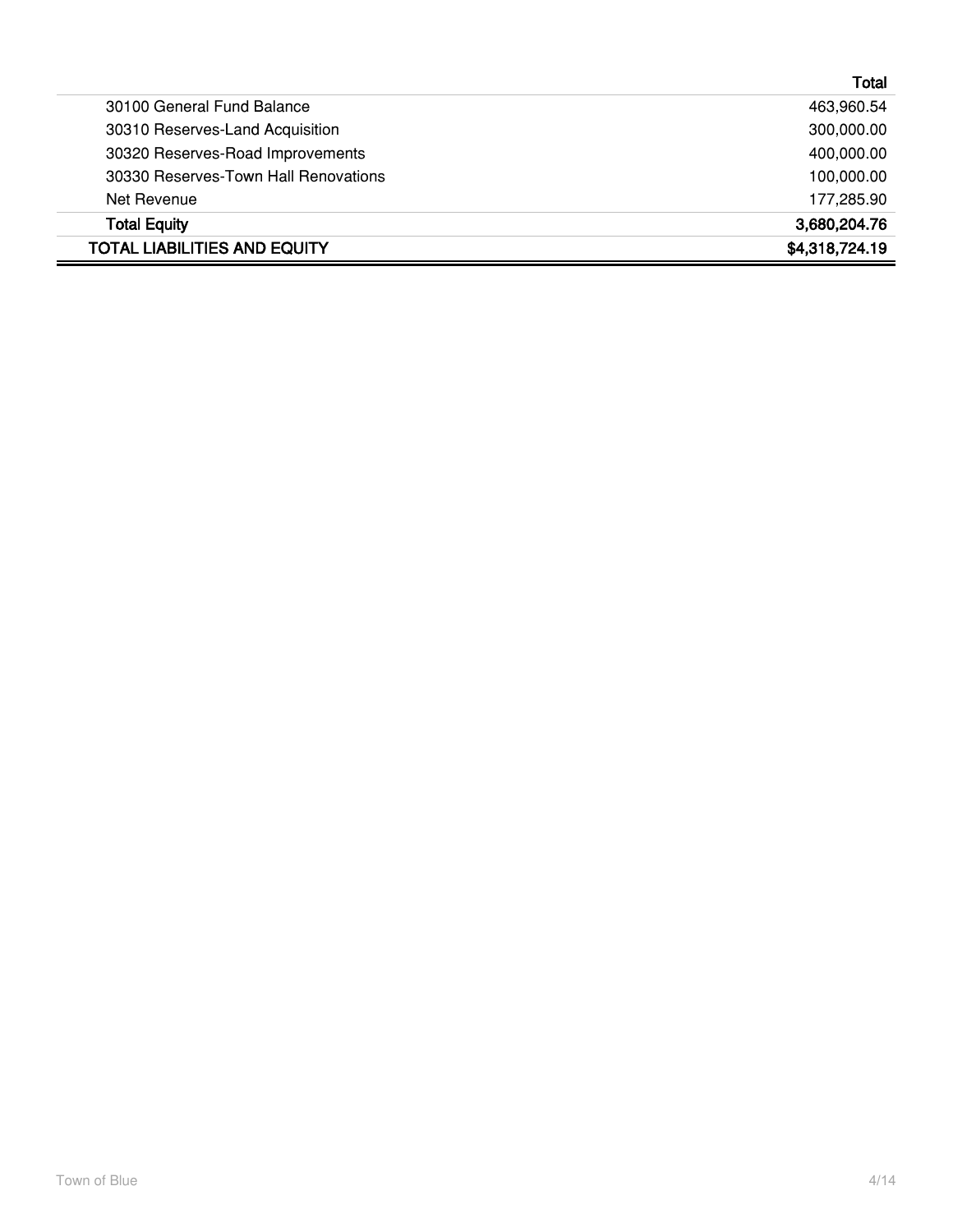# **A/P Aging Summary**

As of February 28, 2022

|                           | Current  | 1 - 30 | $31 - 60$ | $61 - 90$ | 91 and over | Total    |
|---------------------------|----------|--------|-----------|-----------|-------------|----------|
| Airport Road Carwash      | 69.30    |        |           |           |             | 69.30    |
| Colorado Interactive, LLC | 150.00   |        |           |           |             | 150.00   |
| Widner Juran LLP          | 648.00   |        |           |           |             | 648.00   |
| <b>TOTAL</b>              | \$867.30 | \$0.00 | \$0.00    | \$0.00    | \$0.00      | \$867.30 |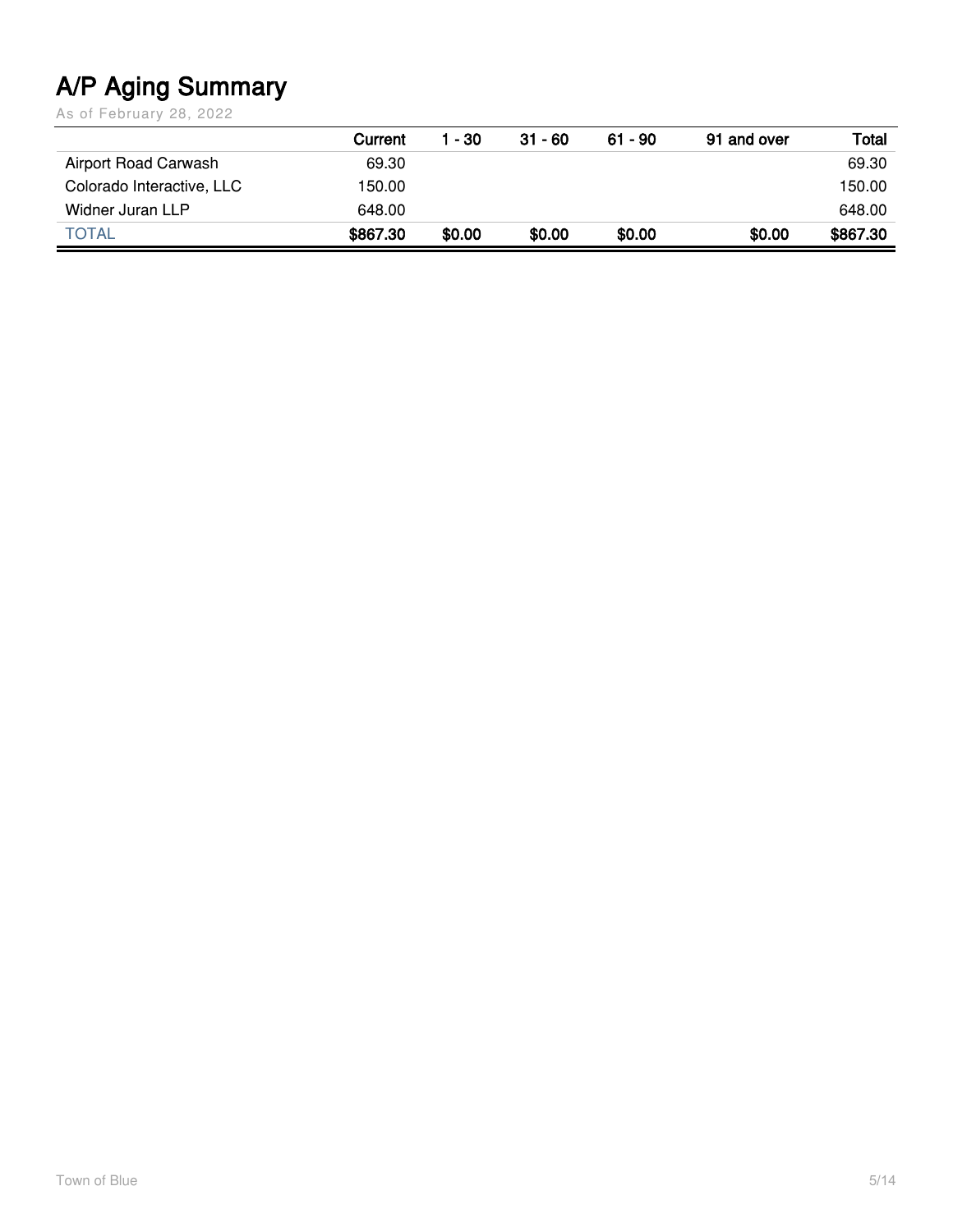# **Statement of Current Month Compared to Prior Year**

February 2022

|                                            |            |               |             |           | Total                 |
|--------------------------------------------|------------|---------------|-------------|-----------|-----------------------|
|                                            | Feb 2022   | Feb 2021 (PY) | Change      | % Change  | Jan - Feb, 2022 (YTD) |
| <b>REVENUE</b>                             |            |               |             |           |                       |
| 40000 Tax Revenue                          |            |               |             |           |                       |
| 40010 General Property Tax                 | 63,785.31  | 52,852.47     | 10,932.84   | 20.69%    | 63,785.31             |
| 40020 Delinquent Taxes                     |            | $-3,040.08$   | 3,040.08    | 100.00%   |                       |
| 40030 Lodging Tax                          | 37,899.21  | 30,050.46     | 7,848.75    | 26.12%    | 87,666.15             |
| 40040 Specific Ownership Tax               | 2,859.40   | 2,669.98      | 189.42      | 7.09%     | 5,259.81              |
| 40050 Motor Vehicle License Fees           | 711.33     | 1,042.29      | $-330.96$   | $-31.75%$ | 1,362.81              |
| 40060 Sales Tax                            | 113,489.49 | 89,968.82     | 23,520.67   | 26.14%    | 113,489.49            |
| 40070 Cigarette Tax                        | 200.07     | 234.41        | $-34.34$    | $-14.65%$ | 361.16                |
| 40080 Highway User's Tax                   | 3,773.13   | 3,382.46      | 390.67      | 11.55 %   | 7,411.99              |
| 40090 Road & Bridge                        |            |               |             |           | 228.57                |
| <b>Total 40000 Tax Revenue</b>             | 222,717.94 | 177,160.81    | 45,557.13   | 25.72%    | 279,565.29            |
| 41000 Building Department                  |            |               |             |           |                       |
| 41010 Building Inspection Dept             | 4,407.75   | 7,525.40      | $-3,117.65$ | $-41.43%$ | 6,090.75              |
| 41020 Architectural Review Fees            |            |               |             |           | 50.00                 |
| <b>Total 41000 Building Department</b>     | 4,407.75   | 7,525.40      | $-3,117.65$ | $-41.43%$ | 6,140.75              |
| 42000 Municipal Court Revenue              |            |               |             |           |                       |
| 42010 Municipal Court Fines                | 1,035.00   | 2,701.85      | $-1,666.85$ | $-61.69%$ | 2,614.00              |
| 42020 Code Enforcement Surcharge           | 195.00     | 621.00        | $-426.00$   | $-68.60%$ | 513.00                |
| 42030 Marshal Office Revenue               | 80.75      |               | 80.75       |           | 80.75                 |
| <b>Total 42000 Municipal Court Revenue</b> | 1,310.75   | 3,322.85      | $-2,012.10$ | $-60.55%$ | 3,207.75              |
| 44000 Other Income                         |            |               |             |           |                       |
| 44020 Interest on Investments              | 52.31      | 11.89         | 40.42       | 339.95 %  | 99.10                 |
| 44030 Natural Gas Franchise                | 6,862.93   | 5,954.20      | 908.73      | 15.26%    | 11,708.89             |
| 44040 Forestry Income                      | 84,036.12  |               | 84,036.12   |           | 85,681.12             |
| 44055 CDOT Marshal Grants                  | 825.00     | 3,326.40      | $-2,501.40$ | $-75.20%$ | 3,700.00              |
| 44070 Credit Card Fees                     | 33.86      | 50.35         | $-16.49$    | $-32.75%$ | 87.91                 |
| 44080 Lodging Tax Registration             | 1,800.00   | 2,600.00      | $-800.00$   | $-30.77%$ | 28,750.00             |
| 44090 Business Licenses                    | 500.00     | 800.00        | $-300.00$   | $-37.50%$ | 1,250.00              |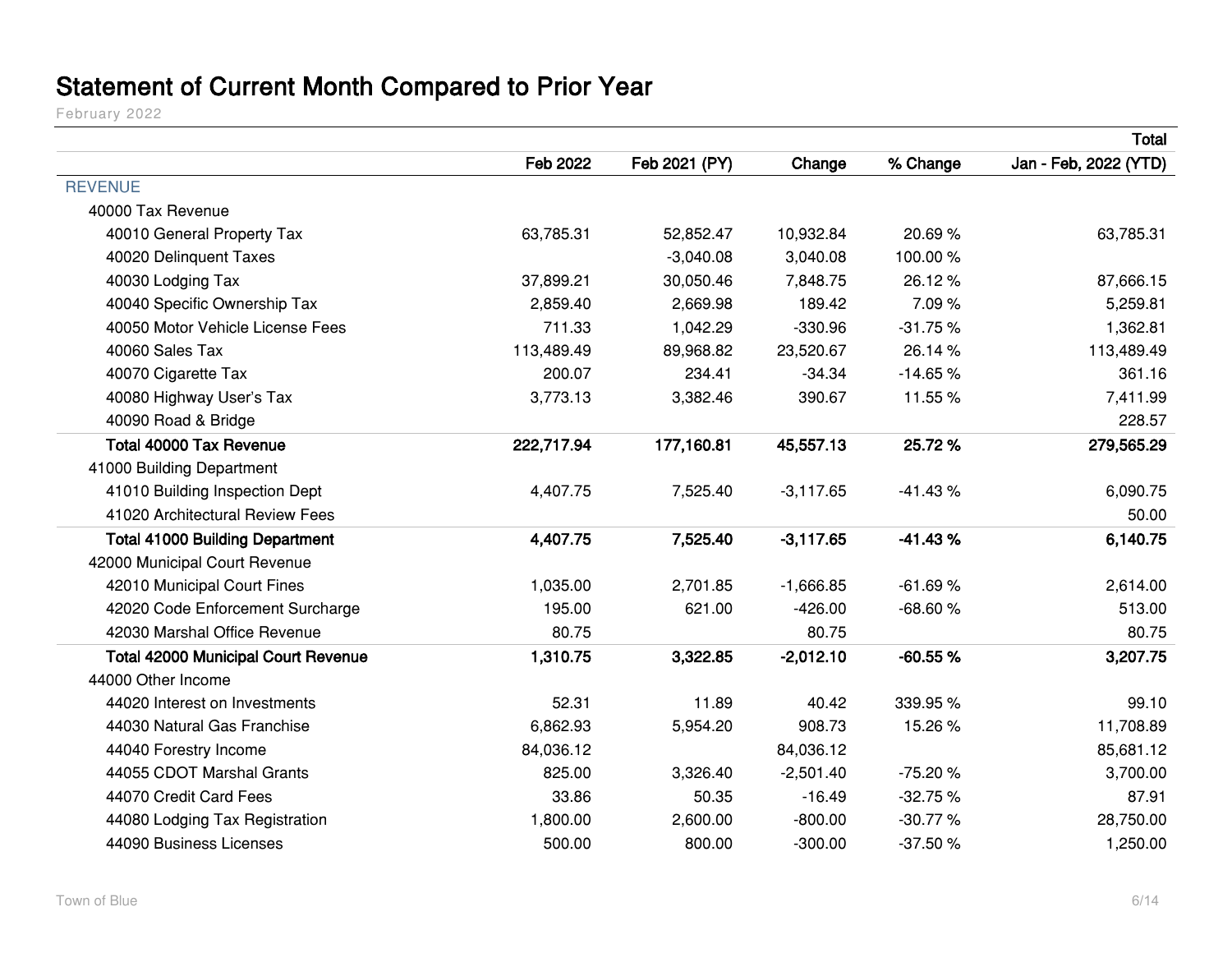**Total**

|                                      | Feb 2022   | Feb 2021 (PY) | Change      | % Change   | Jan - Feb, 2022 (YTD) |
|--------------------------------------|------------|---------------|-------------|------------|-----------------------|
| 44100 Admin Miscellaneous Income     |            | 4,095.00      | $-4,095.00$ | $-100.00%$ |                       |
| Total 44000 Other Income             | 94,110.22  | 16,837.84     | 77,272.38   | 458.92%    | 131,277.02            |
| <b>Total Revenue</b>                 | 322,546.66 | 204,846.90    | 117,699.76  | 57.46%     | 420,190.81            |
| <b>GROSS PROFIT</b>                  | 322,546.66 | 204,846.90    | 117,699.76  | 57.46%     | 420,190.81            |
| <b>EXPENDITURES</b>                  |            |               |             |            |                       |
| 71000 Personnel                      |            |               |             |            |                       |
| 71010 Salaries - Elected Officials   | 1,300.00   | 1,150.00      | 150.00      | 13.04 %    | 2,600.00              |
| 71020 Salary - Town Manager          | 8,000.00   | 6,538.46      | 1,461.54    | 22.35 %    | 16,000.00             |
| 71030 Salary - Town Clerk            | 4,076.80   | 4,034.10      | 42.70       | 1.06%      | 9,490.03              |
| 71040 Payroll Taxes - All Employees  | 3,145.74   | 2,145.01      | 1,000.73    | 46.65%     | 6,538.53              |
| 71060 Workman's Comp Insurance       |            |               |             |            | 659.00                |
| 71070 Health Insurance               | 3,026.46   | 2,346.66      | 679.80      | 28.97%     | 6,297.56              |
| 71076 Retirement-Town Match          | 719.06     |               | 719.06      |            | 1,438.12              |
| 71080 Town Attorney                  | 648.00     | 10,148.00     | $-9,500.00$ | $-93.61%$  | 3,921.00              |
| 71090 Accountant                     |            | 820.00        | $-820.00$   | $-100.00%$ |                       |
| <b>Total 71000 Personnel</b>         | 20,916.06  | 27,182.23     | $-6,266.17$ | $-23.05%$  | 46,944.24             |
| 72000 Administration                 |            |               |             |            |                       |
| 6240 Miscellaneous                   |            |               |             |            | $-1,527.15$           |
| 72010 Office Supplies                | 249.20     | 137.20        | 112.00      | 81.63%     | 643.37                |
| 72020 Telephone                      | 771.02     | 579.01        | 192.01      | 33.16%     | 1,397.41              |
| 72040 Printing & Publishing          |            | 557.47        | $-557.47$   | $-100.00%$ | 220.00                |
| 72050 Meetings and Events            |            |               |             |            | 5,000.00              |
| 72060 Training & Travel              |            | 158.00        | $-158.00$   | $-100.00%$ |                       |
| 72070 Sales & Lodging Tax Admin      |            | 600.00        | $-600.00$   | $-100.00%$ | 150.00                |
| 72080 Professional Services          | 217.00     |               | 217.00      |            | 1,930.00              |
| 72090 Equipment Repairs & Lease      | 395.38     | 359.89        | 35.49       | 9.86%      | 790.76                |
| 72100 Technology                     | 1,203.20   | 1,361.14      | $-157.94$   | $-11.60%$  | 3,049.89              |
| 72105 Community Engagement/Marketing |            |               |             |            | 217.65                |
| 72110 Insurance                      |            |               |             |            | 29,870.92             |
| 72130 Elections                      | 1,183.50   |               | 1,183.50    |            | 1,438.50              |
| 72140 Cnty Treasurer's Fees          | 1,275.67   | 996.28        | 279.39      | 28.04%     | 2,469.39              |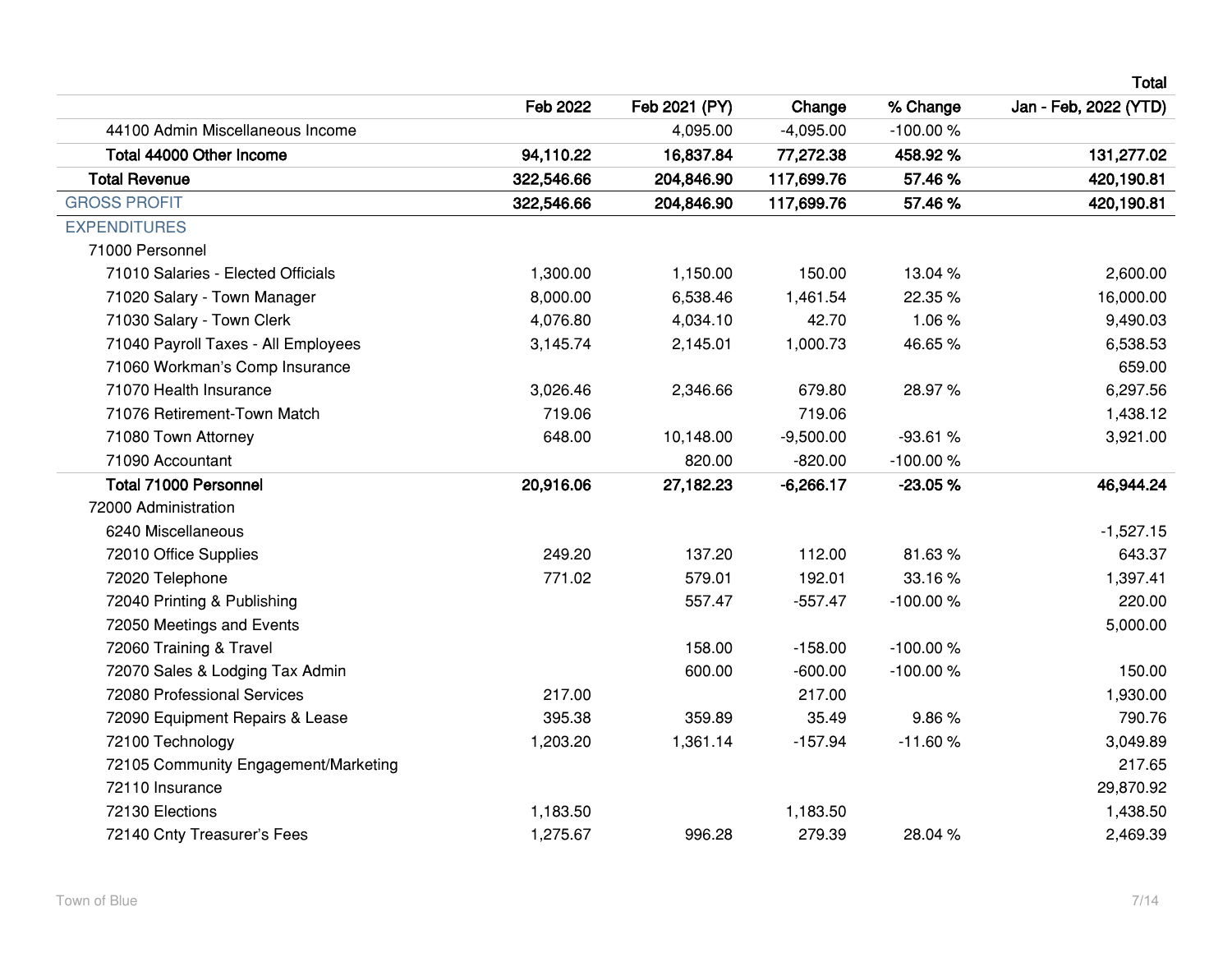|                                    | Feb 2022  | Feb 2021 (PY) | Change      | % Change   | Jan - Feb, 2022 (YTD) |
|------------------------------------|-----------|---------------|-------------|------------|-----------------------|
| 72180 Credit Card Charges          | 29.98     | 48.33         | $-18.35$    | $-37.97%$  | 77.46                 |
| <b>Total 72000 Administration</b>  | 5,324.95  | 4,797.32      | 527.63      | 11.00%     | 45,728.20             |
| 73000 Town Hall Expense            |           |               |             |            |                       |
| 73010 Utilities                    | 1,225.70  | 1,201.22      | 24.48       | 2.04 %     | 2,438.16              |
| 73020 Trash                        | 162.01    | 249.20        | $-87.19$    | $-34.99%$  | 322.39                |
| 73030 Supplies                     |           | 50.92         | $-50.92$    | $-100.00%$ |                       |
| 73070 Employee Housing HOA         | 307.00    |               | 307.00      |            | 614.00                |
| 73080 Employee Housing Utilities   | 388.24    |               | 388.24      |            | 955.81                |
| Total 73000 Town Hall Expense      | 2,082.95  | 1,501.34      | 581.61      | 38.74 %    | 4,330.36              |
| 74000 Planning & Zoning            |           |               |             |            |                       |
| 74010 P&Z Commission Salaries      | 700.00    | 850.00        | $-150.00$   | $-17.65%$  | 1,300.00              |
| Total 74000 Planning & Zoning      | 700.00    | 850.00        | $-150.00$   | $-17.65%$  | 1,300.00              |
| 75000 Municipal Court              |           |               |             |            |                       |
| 75010 Municipal Judge              | 541.67    | 541.67        | 0.00        | 0.00%      | 1,083.34              |
| 75020 Prosecutor                   | 800.00    | 800.00        | 0.00        | 0.00%      | 1,600.00              |
| 75040 Court Administration         |           | 80.00         | $-80.00$    | $-100.00%$ | 15.88                 |
| <b>Total 75000 Municipal Court</b> | 1,341.67  | 1,421.67      | $-80.00$    | $-5.63%$   | 2,699.22              |
| 76000 Public Safety                |           |               |             |            |                       |
| 76010 Salary - Police Department   | 27,031.90 | 14,316.00     | 12,715.90   | 88.82%     | 56,056.00             |
| 76030 Fuel                         | 834.69    | 553.81        | 280.88      | 50.72%     | 1,355.40              |
| 76040 Supplies - Police            |           | 1,000.00      | $-1,000.00$ | $-100.00%$ | 3,250.65              |
| 76050 Auto Repair & Maintenance    | 169.58    | 1,090.97      | $-921.39$   | $-84.46%$  | 196.58                |
| 76060 Animal Shelter               |           |               |             |            | 525.00                |
| 76070 Communication                | 500.00    |               | 500.00      |            | 500.00                |
| 76100 Training                     |           |               |             |            | 411.00                |
| 76115 CDOT/Extra Work              |           | 1,440.00      | $-1,440.00$ | $-100.00%$ |                       |
| <b>Total 76000 Public Safety</b>   | 28,536.17 | 18,400.78     | 10,135.39   | 55.08%     | 62,294.63             |
| 77000 Public Works                 |           |               |             |            |                       |
| 77010 Building Inspector           |           |               |             |            | 1,950.65              |
| 77015 Electrical Inspector         |           | 390.00        | $-390.00$   | $-100.00%$ |                       |
| 77017 Building Dept Auto Repair    |           |               |             |            | 651.31                |

**Total**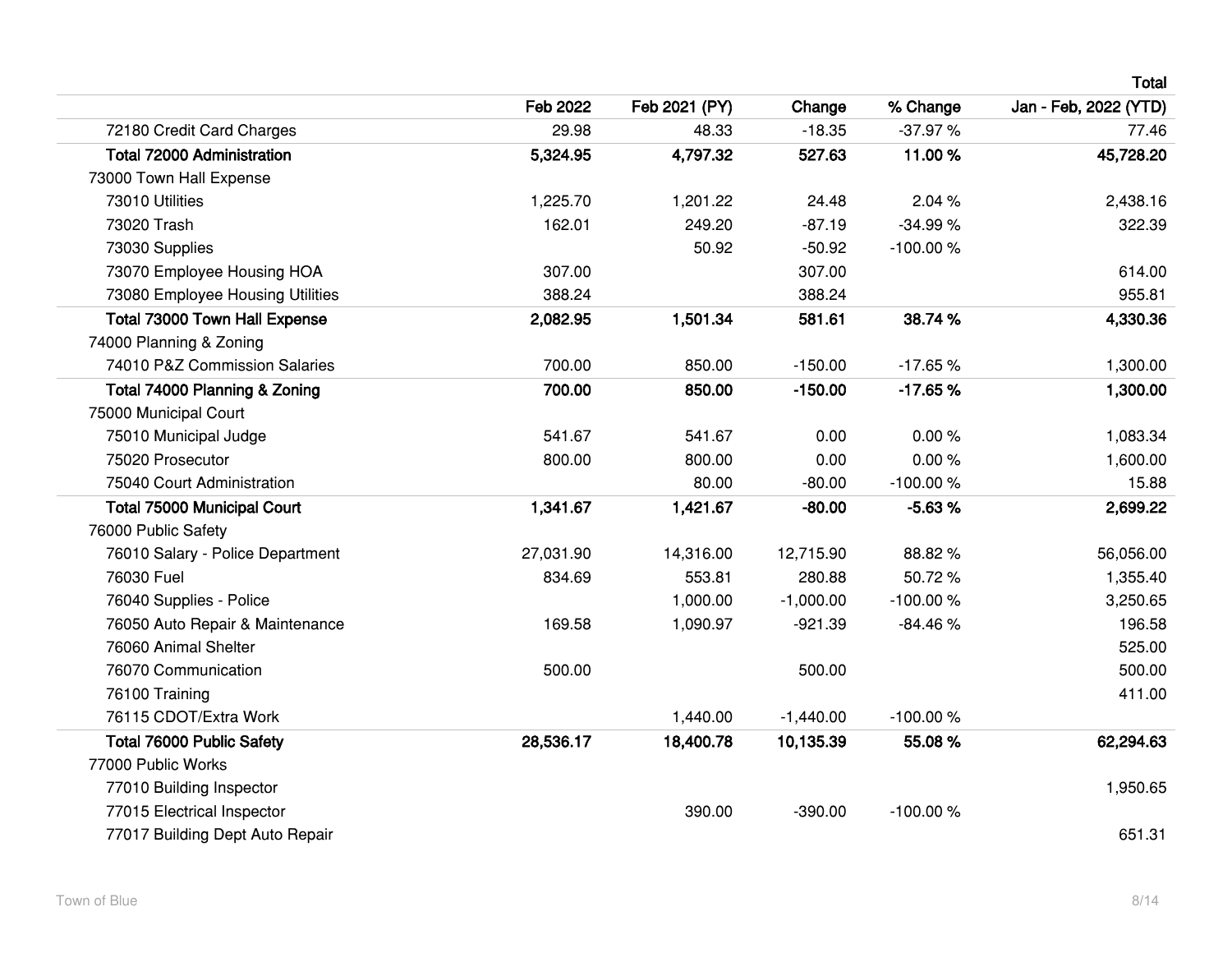|                                         |              |               |             |           | Total                 |
|-----------------------------------------|--------------|---------------|-------------|-----------|-----------------------|
|                                         | Feb 2022     | Feb 2021 (PY) | Change      | % Change  | Jan - Feb, 2022 (YTD) |
| 77020 Street Lights Utilities           | 136.70       |               | 136.70      |           | 136.70                |
| 77030 Snow Removal                      | 36,391.80    |               | 36,391.80   |           | 72,695.60             |
| <b>Total 77000 Public Works</b>         | 36,528.50    | 390.00        | 36,138.50   | 9,266.28% | 75,434.26             |
| 79000 Capital Improvements              |              |               |             |           |                       |
| 80100 Capital Expenses                  |              |               |             |           |                       |
| 81000 Road Projects                     |              |               |             |           |                       |
| 79018 Road Project Surveys              | 4,174.00     |               | 4,174.00    |           | 4,174.00              |
| <b>Total 81000 Road Projects</b>        | 4,174.00     |               | 4,174.00    |           | 4,174.00              |
| <b>Total 80100 Capital Expenses</b>     | 4,174.00     |               | 4,174.00    |           | 4,174.00              |
| <b>Total 79000 Capital Improvements</b> | 4,174.00     |               | 4,174.00    |           | 4,174.00              |
| <b>Total Expenditures</b>               | 99,604.30    | 54,543.34     | 45,060.96   | 82.61 %   | 242,904.91            |
| NET OPERATING REVENUE                   | 222,942.36   | 150,303.56    | 72,638.80   | 48.33 %   | 177,285.90            |
| <b>NET REVENUE</b>                      | \$222,942.36 | \$150,303.56  | \$72,638.80 | 48.33 %   | \$177,285.90          |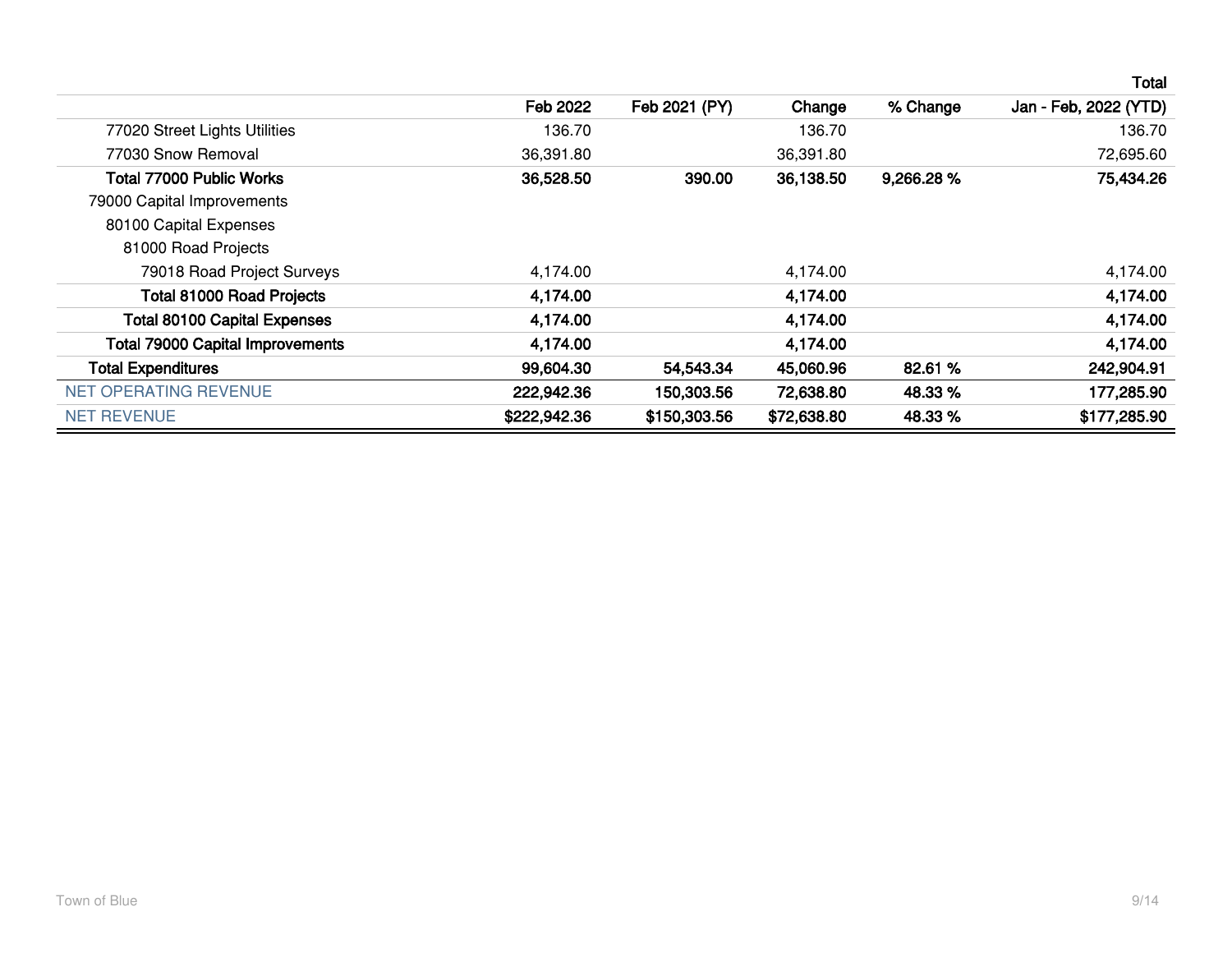#### **Budget vs. Actuals: 2021 General Fund - FY21 P&L**

**Febuary 2022**

|                                            |    |               |                              | <b>Feb 2022</b>    |                         |                  | <b>Total</b> |                  |             |               |                       |
|--------------------------------------------|----|---------------|------------------------------|--------------------|-------------------------|------------------|--------------|------------------|-------------|---------------|-----------------------|
|                                            |    | Actual        | <b>Budget</b>                |                    | over Budget % of Budget | <b>Actual</b>    |              | <b>Budget</b>    | over Budget |               | % of<br><b>Budget</b> |
| Revenue                                    |    |               |                              |                    |                         |                  |              |                  |             |               |                       |
| 40000 Tax Revenue                          |    |               |                              | 0.00               |                         |                  | 0.00         | 0.00             |             | 0.00          |                       |
| 40010 General Property Tax                 |    | 63,785.31     | 57,715.15                    | 6,070.16           | 110.52%                 | 63,785.31        |              | 692,581.85       |             | $-628,796.54$ | 9.21%                 |
| 40020 Delinquent Taxes                     |    |               | $-625.00$                    | 625.00             | 0.00%                   |                  | 0.00         | $-7,500.00$      |             | 7,500.00      | 0.00%                 |
| 40030 Lodging Tax                          |    | 37,899.21     | 17,916.67                    | 19,982.54          | 211.53%                 | 87,666.15        |              | 215,000.00       |             | $-127,333.85$ | 40.77%                |
| 40040 Specific Ownership Tax               |    | 2,859.40      | 2,083.33                     | 776.07             | 137.25%                 | 5,259.81         |              | 25,000.00        |             | $-19,740.19$  | 21.04%                |
| 40050 Motor Vehicle License Fees           |    | 711.33        | 1,000.00                     | $-288.67$          | 71.13%                  | 1,362.81         |              | 12,000.00        |             | $-10,637.19$  | 11.36%                |
| 40060 Sales Tax                            |    | 113,489.49    | 64,583.33                    | 48,906.16          | 175.73%                 | 113,489.49       |              | 775,000.00       |             | $-661,510.51$ | 14.64%                |
| 40070 Cigarette Tax                        |    | 200.07        | 83.33                        | 116.74             | 240.09%                 |                  | 361.16       | 1,000.00         |             | $-638.84$     | 36.12%                |
| 40080 Highway User's Tax                   |    | 3,773.13      | 3,500.00                     | 273.13             | 107.80%                 | 7,411.99         |              | 42,000.00        |             | $-34,588.01$  | 17.65%                |
| 40090 Road & Bridge                        |    |               | 1,833.33                     | $-1,833.33$        | 0.00%                   |                  | 228.57       | 22,000.00        |             | $-21,771.43$  | 1.04%                 |
| <b>Total 40000 Tax Revenue</b>             |    |               | \$222,717.94 \$148,090.14 \$ | 74,627.80          | 150.39%                 | \$279,565.29     | - \$         | 1,777,081.85 -\$ |             | 1,497,516.56  | 15.73%                |
| 41000 Building Department                  |    |               |                              | 0.00               |                         |                  | 0.00         | 0.00             |             | 0.00          |                       |
| 41010 Building Inspection Dept             |    | 4,407.75      | 7,083.33                     | $-2,675.58$        | 62.23%                  | 6,090.75         |              | 85,000.00        |             | -78,909.25    | 7.17%                 |
| 41020 Architectural Review Fees            |    |               | 58.33                        | $-58.33$           | 0.00%                   |                  | 50.00        | 700.00           |             | $-650.00$     | 7.14%                 |
| <b>Total 41000 Building Department</b>     | Ŝ. | $4,407.75$ \$ | 7,141.66                     | -\$<br>2,733.91    | 61.72%                  | \$               | 6,140.75 \$  | 85,700.00 -\$    |             | 79,559.25     | 7.17%                 |
| 42000 Municipal Court Revenue              |    |               |                              | 0.00               |                         |                  | 0.00         | 0.00             |             | 0.00          |                       |
| 42010 Municipal Court Fines                |    | 1,035.00      | 3,333.33                     | $-2,298.33$        | 31.05%                  | 2,614.00         |              | 40,000.00        |             | $-37,386.00$  | 6.54%                 |
| 42020 Code Enforcement Surcharge           |    | 195.00        | 416.67                       | $-221.67$          | 46.80%                  |                  | 513.00       | 5,000.00         |             | $-4,487.00$   | 10.26%                |
| 42030 Marshal Office Revenue               |    | 80.75         | 8.33                         | 72.42              | 969.39%                 |                  | 80.75        | 100.00           |             | $-19.25$      | 80.75%                |
| <b>Total 42000 Municipal Court Revenue</b> | \$ | $1,310.75$ \$ | 3,758.33                     | 2,447.58<br>-\$    | 34.88%                  | \$               | 3,207.75 \$  | 45,100.00 -\$    |             | 41,892.25     | 7.11%                 |
| 44000 Other Income                         |    |               |                              | 0.00               |                         |                  | 0.00         | 0.00             |             | 0.00          |                       |
| 44020 Interest on Investments              |    | 52.31         | 125.00                       | $-72.69$           | 41.85%                  |                  | 99.10        | 1,500.00         |             | $-1,400.90$   | 6.61%                 |
| 44025 Interest on Taxes                    |    |               | 62.50                        | $-62.50$           | 0.00%                   |                  | 0.00         | 750.00           |             | $-750.00$     | 0.00%                 |
| 44030 Natural Gas Franchise                |    | 6,862.93      | 4,833.33                     | 2,029.60           | 141.99%                 | 11,708.89        |              | 58,000.00        |             | $-46,291.11$  | 20.19%                |
| 44040 Forestry Income                      |    | 84,036.12     | 8,333.33                     | 75,702.79          | 1008.43%                | 85,681.12        |              | 100,000.00       |             | $-14,318.88$  | 85.68%                |
| 44055 CDOT Marshal Grants                  |    | 825.00        | 885.42                       | $-60.42$           | 93.18%                  | 3,700.00         |              | 10,625.00        |             | $-6,925.00$   | 34.82%                |
| 44070 Credit Card Fees                     |    | 33.86         | 125.00                       | $-91.14$           | 27.09%                  |                  | 87.91        | 1,500.00         |             | $-1,412.09$   | 5.86%                 |
| 44080 Lodging Tax Registration             |    | 1,800.00      | 2,083.33                     | $-283.33$          | 86.40%                  | 28,750.00        |              | 25,000.00        |             | 3,750.00      | 115.00%               |
| 44090 Business Licenses                    |    | 500.00        | 1,041.67                     | $-541.67$          | 48.00%                  | 1,250.00         |              | 12,500.00        |             | $-11,250.00$  | 10.00%                |
| 44100 Admin Miscellaneous Income           |    |               | 1,000.00                     | $-1,000.00$        | 0.00%                   |                  | 0.00         | 12,000.00        |             | $-12,000.00$  | 0.00%                 |
| Total 44000 Other Income                   |    | 94,110.22 \$  | 18,489.58                    | - \$<br>75,620.64  | 508.99%                 | $$131,277.02$ \$ |              | 221,875.00 -\$   |             | 90,597.98     | 59.17%                |
| <b>Total Revenue</b>                       |    |               | \$322,546.66 \$177,479.71    | - \$<br>145,066.95 | 181.74%                 | $$420,190.81$ \$ |              | 2,129,756.85     | -\$         | 1,709,566.04  | 19.73%                |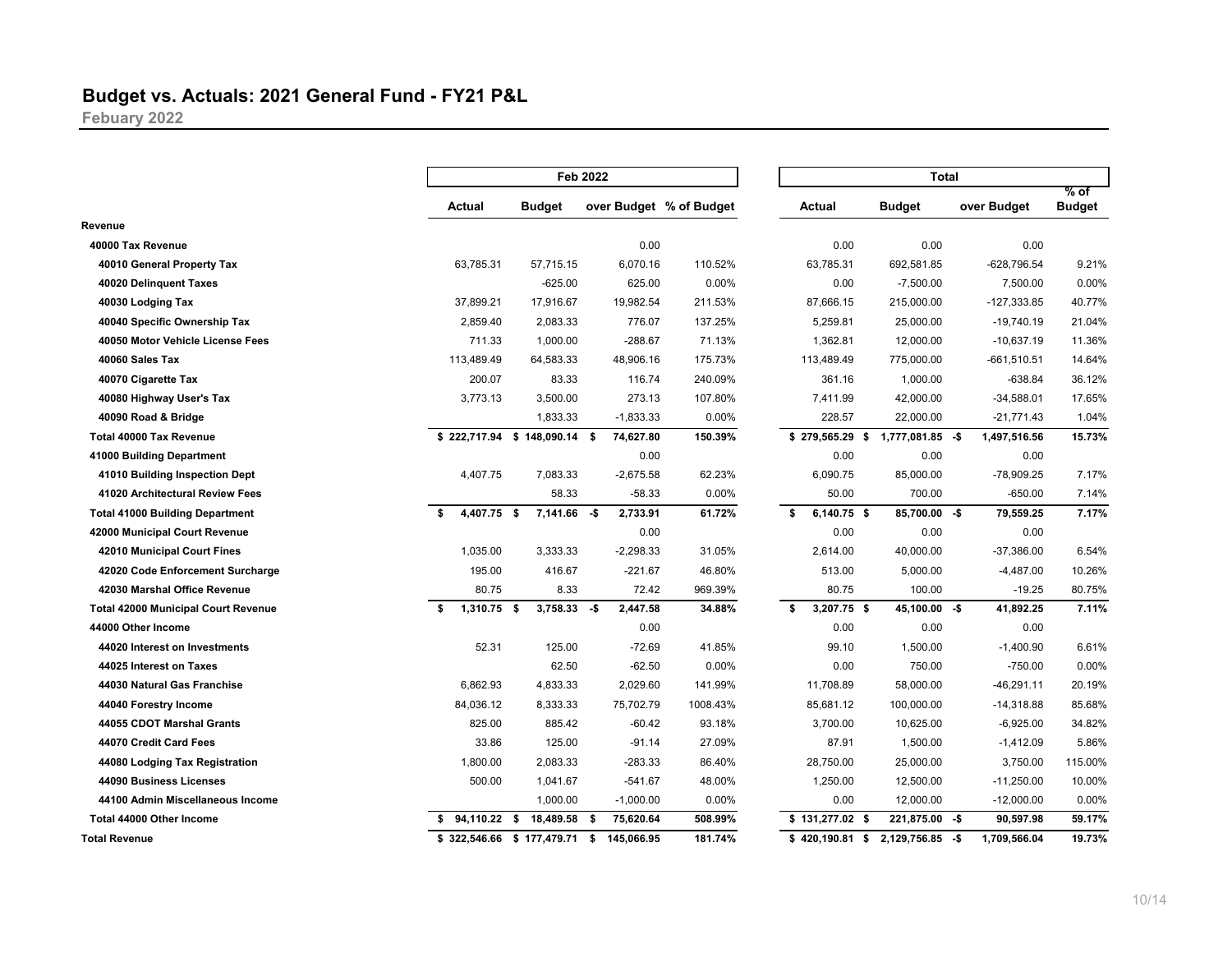|                                        |              |                            | Feb 2022                |          |                    | <b>Total</b>   |                     |                       |  |  |  |
|----------------------------------------|--------------|----------------------------|-------------------------|----------|--------------------|----------------|---------------------|-----------------------|--|--|--|
|                                        | Actual       | <b>Budget</b>              | over Budget % of Budget |          | Actual             | <b>Budget</b>  | over Budget         | % of<br><b>Budget</b> |  |  |  |
| <b>Gross Profit</b>                    | \$322,546.66 | \$177,479.71               | \$145,066.95            | 181.74%  | $$420,190.81$ \$   | 2,129,756.85   | -\$<br>1,709,566.04 | 19.73%                |  |  |  |
| <b>Expenditures</b>                    |              |                            |                         |          |                    |                |                     |                       |  |  |  |
| 50010 Transfer to Capital Fund         |              | 33,333.33                  | $-33,333.33$            | 0.00%    | 0.00               | 400,000.00     | $-400,000.00$       | 0.00%                 |  |  |  |
| 55000 Transfer to Recreation Path Fund |              | 4,166.67                   | $-4,166.67$             | 0.00%    | 0.00               | 50,000.00      | $-50,000.00$        | 0.00%                 |  |  |  |
| 71000 Personnel                        |              |                            | 0.00                    |          | 0.00               | 0.00           | 0.00                |                       |  |  |  |
| 71010 Salaries - Elected Officials     | 1,300.00     | 1,200.00                   | 100.00                  | 108.33%  | 3,600.00           | 14,400.00      | $-10,800.00$        | 25.00%                |  |  |  |
| 71020 Salary - Town Manager            | 8,000.00     | 8,666.67                   | $-666.67$               | 92.31%   | 20,000.00          | 104,000.00     | $-84,000.00$        | 19.23%                |  |  |  |
| 71030 Salary - Town Clerk              | 4,076.80     | 4,416.67                   | $-339.87$               | 92.30%   | 11,931.52          | 53,000.00      | $-41,068.48$        | 22.51%                |  |  |  |
| 71040 Payroll Taxes - All Employees    | 3,145.74     | 3,750.00                   | $-604.26$               | 83.89%   | 8,140.89           | 45,000.00      | $-36,859.11$        | 18.09%                |  |  |  |
| 71060 Workman's Comp Insurance         |              | 833.33                     | $-833.33$               | 0.00%    | 1,320.00           | 10,000.00      | $-8,680.00$         | 13.20%                |  |  |  |
| 71070 Health Insurance                 | 3,026.46     | 6,250.00                   | $-3,223.54$             | 48.42%   | 7,915.79           | 75,000.00      | $-67,084.21$        | 10.55%                |  |  |  |
| 71076 Retirement-Town Match            | 719.06       |                            | 719.06                  |          | 1,797.65           | 0.00           | 1,797.65            |                       |  |  |  |
| 71080 Town Attorney                    | 648.00       | 4,166.67                   | $-3,518.67$             | 15.55%   | 3,921.00           | 50,000.00      | $-46,079.00$        | 7.84%                 |  |  |  |
| 71090 Accountant                       |              | 500.00                     | $-500.00$               | 0.00%    | 0.00               | 6,000.00       | $-6,000.00$         | 0.00%                 |  |  |  |
| 71100 Auditor                          |              | 916.67                     | $-916.67$               | 0.00%    | 0.00               | 11,000.00      | $-11,000.00$        | 0.00%                 |  |  |  |
| <b>Total 71000 Personnel</b>           | s.           | 20,916.06 \$ 30,700.01 -\$ | 9,783.95                | 68.13%   | 58,626.85 \$<br>\$ | 368,400.00 -\$ | 309,773.15          | 15.91%                |  |  |  |
| 72000 Administration                   |              |                            | 0.00                    |          | 0.00               | 0.00           | 0.00                |                       |  |  |  |
| 6240 Miscellaneous                     |              |                            | 0.00                    |          | $-1,527.15$        | 0.00           | $-1,527.15$         |                       |  |  |  |
| 72010 Office Supplies                  | 249.20       | 750.00                     | $-500.80$               | 33.23%   | 643.37             | 9,000.00       | $-8,356.63$         | 7.15%                 |  |  |  |
| 72015 Uniforms                         |              | 41.67                      | $-41.67$                | 0.00%    | 0.00               | 500.00         | $-500.00$           | 0.00%                 |  |  |  |
| 72020 Telephone                        | 771.02       | 1,000.00                   | $-228.98$               | 77.10%   | 1,397.41           | 12,000.00      | $-10,602.59$        | 11.65%                |  |  |  |
| 72030 Postage and Delivery             |              | 4.17                       | $-4.17$                 | $0.00\%$ | 0.00               | 50.00          | $-50.00$            | 0.00%                 |  |  |  |
| 72040 Printing & Publishing            |              | 583.33                     | $-583.33$               | 0.00%    | 220.00             | 7,000.00       | $-6,780.00$         | 3.14%                 |  |  |  |
| 72050 Meetings and Events              |              | 1,250.00                   | $-1,250.00$             | 0.00%    | 5,000.00           | 15,000.00      | $-10,000.00$        | 33.33%                |  |  |  |
| 72060 Training & Travel                |              | 500.00                     | $-500.00$               | $0.00\%$ | 0.00               | 6,000.00       | $-6,000.00$         | 0.00%                 |  |  |  |
| 72070 Sales & Lodging Tax Admin        |              | 125.00                     | $-125.00$               | 0.00%    | 150.00             | 1,500.00       | $-1,350.00$         | 10.00%                |  |  |  |
| <b>72080 Professional Services</b>     | 217.00       | 833.33                     | $-616.33$               | 26.04%   | 1,930.00           | 10,000.00      | $-8,070.00$         | 19.30%                |  |  |  |
| 72090 Equipment Repairs & Lease        | 395.38       | 541.67                     | $-146.29$               | 72.99%   | 1,186.14           | 6,500.00       | $-5,313.86$         | 18.25%                |  |  |  |
| 72100 Technology                       | 1,203.20     | 5,833.33                   | $-4,630.13$             | 20.63%   | 4,251.29           | 70,000.00      | $-65,748.71$        | 6.07%                 |  |  |  |
| 72105 Community Engagement/Marketing   |              | 250.00                     | $-250.00$               | 0.00%    | 217.65             | 3,000.00       | $-2,782.35$         | 7.26%                 |  |  |  |
| 72106 Community Fund                   |              | 833.33                     | $-833.33$               | 0.00%    | 50.00              | 10,000.00      | $-9,950.00$         | 0.50%                 |  |  |  |
| 72107 Scholarships                     |              | 250.00                     | $-250.00$               | 0.00%    | 0.00               | 3,000.00       | $-3,000.00$         | 0.00%                 |  |  |  |
| 72110 Insurance                        |              | 2,500.00                   | $-2,500.00$             | 0.00%    | 29,870.92          | 30,000.00      | $-129.08$           | 99.57%                |  |  |  |
| 72120 Codifying                        |              | 541.67                     | $-541.67$               | 0.00%    | 0.00               | 6,500.00       | $-6,500.00$         | 0.00%                 |  |  |  |
| 72130 Elections                        | 1,183.50     | 1,000.00                   | 183.50                  | 118.35%  | 1,612.45           | 12,000.00      | $-10,387.55$        | 13.44%                |  |  |  |
| 72140 Cnty Treasurer's Fees            | 1,275.67     | 1,375.00                   | $-99.33$                | 92.78%   | 2,469.39           | 16,500.00      | $-14,030.61$        | 14.97%                |  |  |  |
| 72150 NWC of Govt                      |              | 97.25                      | $-97.25$                | 0.00%    | 0.00               | 1,167.00       | $-1,167.00$         | 0.00%                 |  |  |  |
| 72160 CML                              |              | 31.92                      | $-31.92$                | 0.00%    | 0.00               | 383.00         | $-383.00$           | 0.00%                 |  |  |  |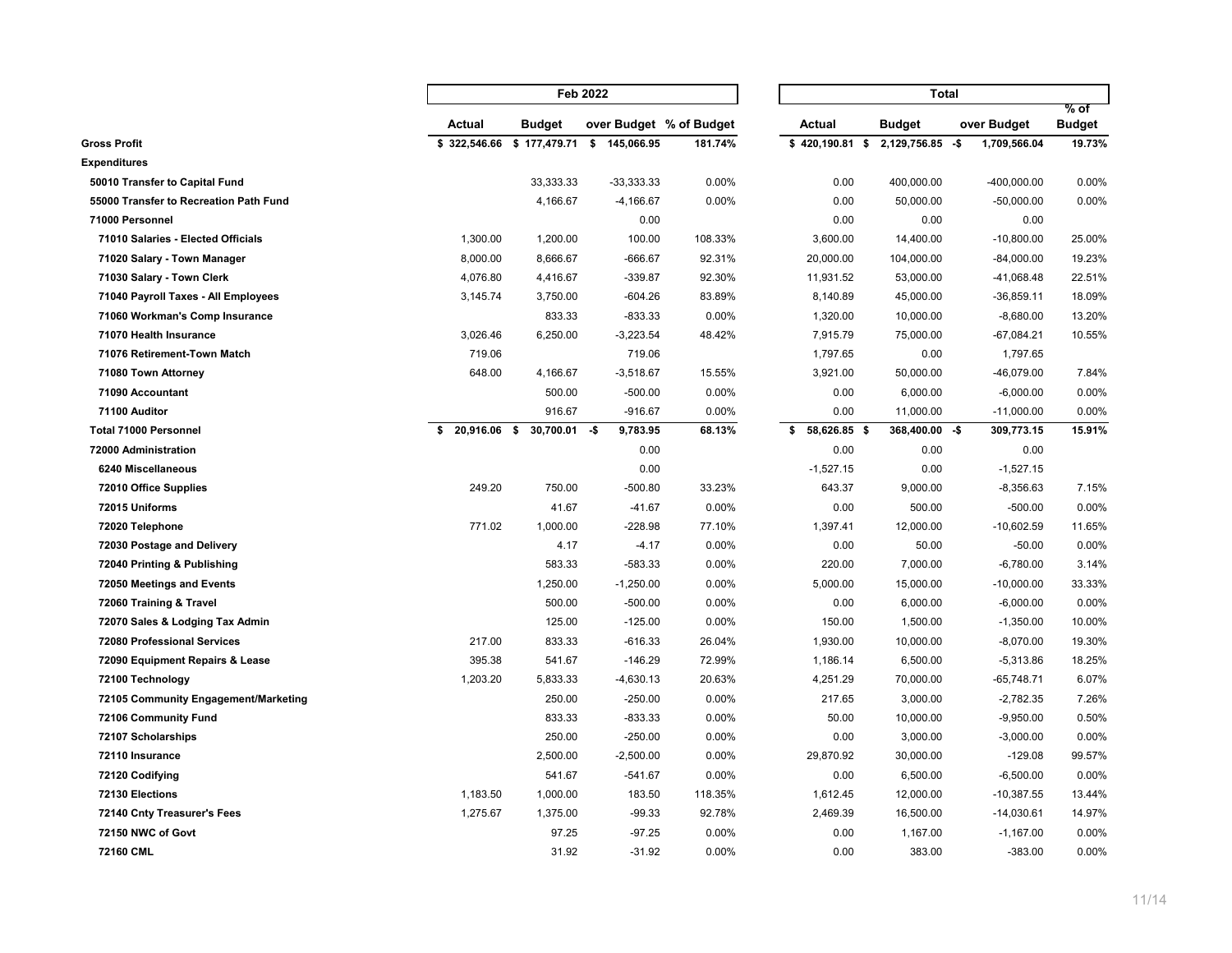|                                                  |    |               | Feb 2022                   |     |             |                         | Total               |                 |  |               |                       |  |  |
|--------------------------------------------------|----|---------------|----------------------------|-----|-------------|-------------------------|---------------------|-----------------|--|---------------|-----------------------|--|--|
|                                                  |    | Actual        | <b>Budget</b>              |     |             | over Budget % of Budget | Actual              | <b>Budget</b>   |  | over Budget   | % of<br><b>Budget</b> |  |  |
| 72170 CAST                                       |    |               | 52.50                      |     | $-52.50$    | 0.00%                   | 630.00              | 630.00          |  | 0.00          | 100.00%               |  |  |
| 72180 Credit Card Charges                        |    | 29.98         | 100.00                     |     | $-70.02$    | 29.98%                  | 77.46               | 1,200.00        |  | $-1,122.54$   | 6.46%                 |  |  |
| <b>Total 72000 Administration</b>                | s. | 5,324.95 \$   | 18,494.17 -\$              |     | 13,169.22   | 28.79%                  | \$48,178.93\$       | 221,930.00 -\$  |  | 173,751.07    | 21.71%                |  |  |
| 73000 Town Hall Expense                          |    |               |                            |     | 0.00        |                         | 0.00                | 0.00            |  | 0.00          |                       |  |  |
| 73010 Utilities                                  |    | 1,225.70      | 1,000.00                   |     | 225.70      | 122.57%                 | 3,169.97            | 12,000.00       |  | $-8,830.03$   | 26.42%                |  |  |
| 73020 Trash                                      |    | 162.01        | 150.00                     |     | 12.01       | 108.01%                 | 322.39              | 1,800.00        |  | $-1,477.61$   | 17.91%                |  |  |
| 73030 Supplies                                   |    |               | 125.00                     |     | $-125.00$   | 0.00%                   | 0.00                | 1,500.00        |  | $-1,500.00$   | 0.00%                 |  |  |
| 73060 Repairs & Maintenance                      |    |               | 416.67                     |     | $-416.67$   | 0.00%                   | 0.00                | 5,000.00        |  | $-5,000.00$   | 0.00%                 |  |  |
| 73070 Employee Housing HOA                       |    | 307.00        | 307.00                     |     | 0.00        | 100.00%                 | 614.00              | 3,684.00        |  | $-3,070.00$   | 16.67%                |  |  |
| <b>73080 Employee Housing Utilities</b>          |    | 388.24        | 300.00                     |     | 88.24       | 129.41%                 | 955.81              | 3,600.00        |  | $-2,644.19$   | 26.55%                |  |  |
| 73090 Employee Housing Supplies                  |    |               | 166.67                     |     | $-166.67$   | 0.00%                   | 0.00                | 2,000.00        |  | $-2,000.00$   | 0.00%                 |  |  |
| Total 73000 Town Hall Expense                    | \$ | 2,082.95 \$   | 2,465.34                   | -\$ | 382.39      | 84.49%                  | \$<br>$5,062.17$ \$ | 29,584.00 -\$   |  | 24,521.83     | 17.11%                |  |  |
| 74000 Planning & Zoning                          |    |               |                            |     | 0.00        |                         | 0.00                | 0.00            |  | 0.00          |                       |  |  |
| 74010 P&Z Commission Salaries                    |    | 700.00        | 700.00                     |     | 0.00        | 100.00%                 | 2,000.00            | 8,400.00        |  | $-6,400.00$   | 23.81%                |  |  |
| Total 74000 Planning & Zoning                    | \$ | 700.00 \$     | 700.00 \$                  |     | 0.00        | 100.00%                 | \$<br>$2,000.00$ \$ | $8,400.00 - $$  |  | 6,400.00      | 23.81%                |  |  |
| 75000 Municipal Court                            |    |               |                            |     | 0.00        |                         | 0.00                | 0.00            |  | 0.00          |                       |  |  |
| 75010 Municipal Judge                            |    | 541.67        | 541.67                     |     | 0.00        | 100.00%                 | 1,625.01            | 6,500.00        |  | $-4,874.99$   | 25.00%                |  |  |
| 75020 Prosecutor                                 |    | 800.00        | 800.00                     |     | 0.00        | 100.00%                 | 2,400.00            | 9,600.00        |  | $-7,200.00$   | 25.00%                |  |  |
| 75040 Court Administration                       |    |               | 83.33                      |     | $-83.33$    | 0.00%                   | 15.88               | 1,000.00        |  | $-984.12$     | 1.59%                 |  |  |
| <b>Total 75000 Municipal Court</b>               | S. | $1,341.67$ \$ | 1,425.00                   | -\$ | 83.33       | 94.15%                  | \$<br>4,040.89 \$   | $17,100.00 - $$ |  | 13,059.11     | 23.63%                |  |  |
| 76000 Public Safety                              |    |               |                            |     | 0.00        |                         | 0.00                | 0.00            |  | 0.00          |                       |  |  |
| 76010 Salary - Police Department                 |    | 27,031.90     | 23,333.33                  |     | 3,698.57    | 115.85%                 | 68,182.83           | 280,000.00      |  | $-211,817.17$ | 24.35%                |  |  |
| 76015 Office/General Administrative Expenditures |    |               | 333.33                     |     | $-333.33$   | 0.00%                   | 2,022.00            | 4,000.00        |  | $-1,978.00$   | 50.55%                |  |  |
| <b>76020 MERT</b>                                |    |               | 416.67                     |     | -416.67     | 0.00%                   | 0.00                | 5,000.00        |  | $-5,000.00$   | 0.00%                 |  |  |
| 76030 Fuel                                       |    | 834.69        | 833.33                     |     | 1.36        | 100.16%                 | 1,355.40            | 10,000.00       |  | $-8,644.60$   | 13.55%                |  |  |
| 76040 Supplies - Police                          |    |               | 1,250.00                   |     | $-1,250.00$ | 0.00%                   | 3,250.65            | 15,000.00       |  | $-11,749.35$  | 21.67%                |  |  |
| 76050 Auto Repair & Maintenance                  |    | 169.58        | 833.33                     |     | $-663.75$   | 20.35%                  | 196.58              | 10,000.00       |  | $-9,803.42$   | 1.97%                 |  |  |
| 76060 Animal Shelter                             |    |               | 175.00                     |     | $-175.00$   | 0.00%                   | 525.00              | 2,100.00        |  | $-1,575.00$   | 25.00%                |  |  |
| <b>76070 Communication</b>                       |    | 500.00        | 1,833.33                   |     | $-1,333.33$ | 27.27%                  | 500.00              | 22,000.00       |  | $-21,500.00$  | 2.27%                 |  |  |
| <b>76080 HASMAT</b>                              |    |               | 173.25                     |     | $-173.25$   | 0.00%                   | 0.00                | 2,079.00        |  | $-2,079.00$   | 0.00%                 |  |  |
| 76090 Radar Recertification                      |    |               | 16.67                      |     | $-16.67$    | 0.00%                   | 0.00                | 200.00          |  | $-200.00$     | 0.00%                 |  |  |
| 76100 Training                                   |    |               | 666.67                     |     | $-666.67$   | 0.00%                   | 411.00              | 8,000.00        |  | $-7,589.00$   | 5.14%                 |  |  |
| 76110 Professional Services                      |    |               | 350.00                     |     | $-350.00$   | 0.00%                   | 0.00                | 4,200.00        |  | $-4,200.00$   | 0.00%                 |  |  |
| 76115 CDOT/Extra Work                            |    |               | 885.42                     |     | $-885.42$   | 0.00%                   | 0.00                | 10,625.00       |  | $-10,625.00$  | 0.00%                 |  |  |
| <b>Total 76000 Public Safety</b>                 | s. |               | 28,536.17 \$ 31,100.33 -\$ |     | 2,564.16    | 91.76%                  | $$76,443.46$ \$     | 373,204.00 -\$  |  | 296,760.54    | 20.48%                |  |  |
| 77000 Public Works                               |    |               |                            |     | 0.00        |                         | 0.00                | 0.00            |  | 0.00          |                       |  |  |
| 77010 Building Inspector                         |    |               |                            |     | 0.00        |                         | 1,950.65            | 0.00            |  | 1,950.65      |                       |  |  |
| 77011 Building Contract                          |    |               | 5,312.50                   |     | $-5,312.50$ | 0.00%                   | 0.00                | 63,750.00       |  | $-63,750.00$  | 0.00%                 |  |  |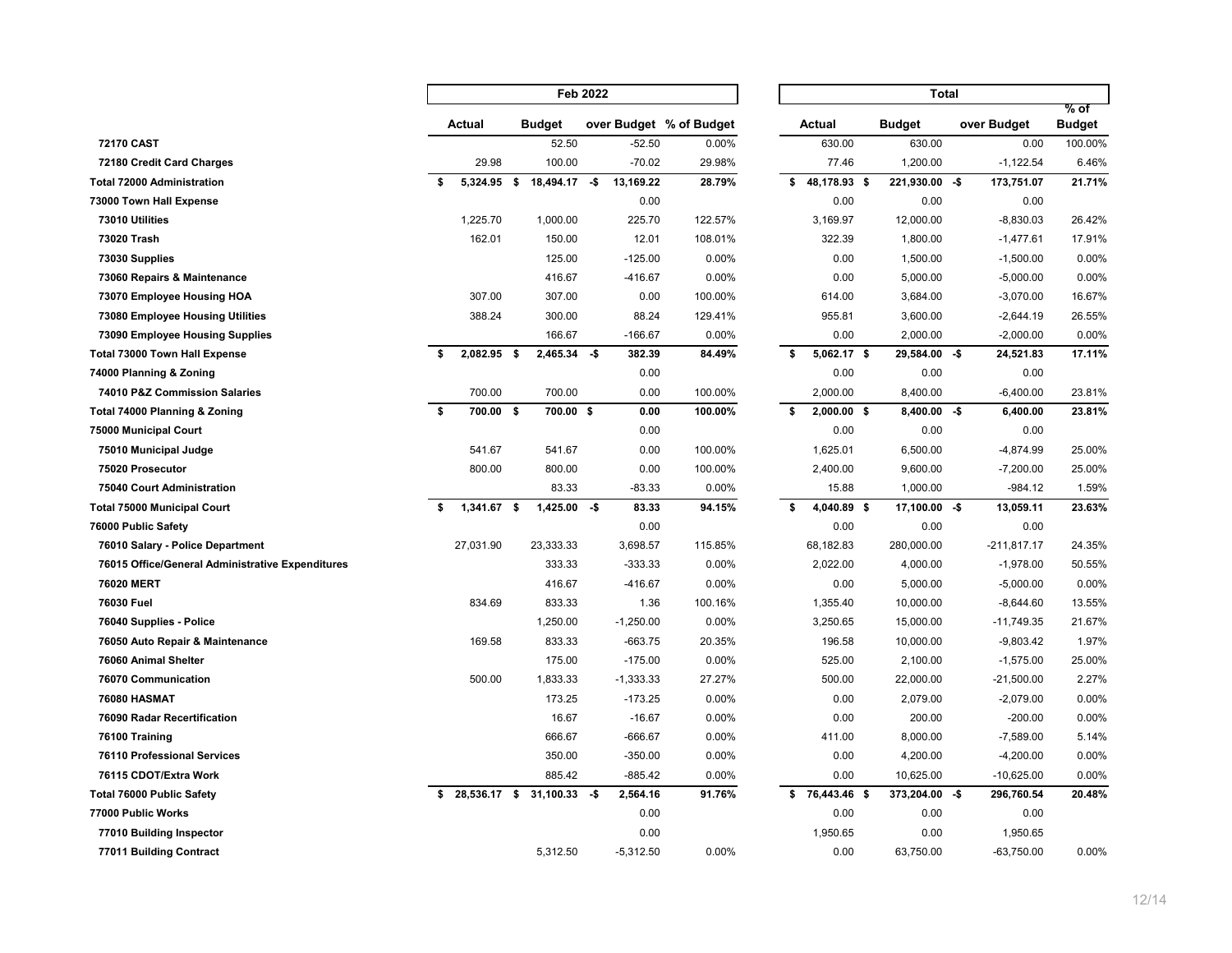|                                         | <b>Feb 2022</b>    |                   |                         |      |              |                         | <b>Total</b>            |     |                   |  |               |                       |
|-----------------------------------------|--------------------|-------------------|-------------------------|------|--------------|-------------------------|-------------------------|-----|-------------------|--|---------------|-----------------------|
|                                         | Actual             |                   | <b>Budget</b>           |      |              | over Budget % of Budget | Actual                  |     | <b>Budget</b>     |  | over Budget   | % of<br><b>Budget</b> |
| 77017 Building Dept Auto Repair         |                    |                   | 166.67                  |      | $-166.67$    | 0.00%                   | 651.31                  |     | 2,000.00          |  | $-1,348.69$   | 32.57%                |
| 77020 Street Lights Utilities           | 136.70             |                   | 166.67                  |      | $-29.97$     | 82.02%                  | 136.70                  |     | 2,000.00          |  | $-1,863.30$   | 6.84%                 |
| 77030 Snow Removal                      | 36,391.80          |                   | 17,362.57               |      | 19,029.23    | 209.60%                 | 109,337.40              |     | 208,350.78        |  | $-99,013.38$  | 52.48%                |
| 77040 Street Maintenance                |                    |                   | 13,333.33               |      | $-13,333.33$ | 0.00%                   | 0.00                    |     | 160,000.00        |  | $-160,000.00$ | 0.00%                 |
| 77050 Engineering                       |                    |                   | 416.67                  |      | $-416.67$    | 0.00%                   | 0.00                    |     | 5,000.00          |  | $-5,000.00$   | 0.00%                 |
| <b>77060 Signs</b>                      |                    |                   | 833.33                  |      | $-833.33$    | 0.00%                   | 0.00                    |     | 10,000.00         |  | $-10,000.00$  | 0.00%                 |
| 77090 Wildfire Grant Expenses           |                    |                   | 10,000.00               |      | $-10,000.00$ | 0.00%                   | 0.00                    |     | 120,000.00        |  | $-120,000.00$ | 0.00%                 |
| 77095 High Country Conservation Grant   |                    |                   | 25.00                   |      | $-25.00$     | 0.00%                   | 0.00                    |     | 300.00            |  | $-300.00$     | 0.00%                 |
| 77100 Town Park Maintenance             |                    |                   | 1,250.00                |      | $-1,250.00$  | 0.00%                   | 0.00                    |     | 15,000.00         |  | $-15,000.00$  | 0.00%                 |
| <b>Transfer to Capital</b>              |                    |                   | 8,333.33                |      | $-8,333.33$  | 0.00%                   | 0.00                    |     | 100,000.00        |  | $-100,000.00$ | 0.00%                 |
| <b>Total 77000 Public Works</b>         | 36,528.50 \$<br>\$ |                   | 57,200.07 -\$           |      | 20,671.57    | 63.86%                  | $$112,076.06$ \$        |     | 686,400.78 -\$    |  | 574,324.72    | 16.33%                |
| 79000 Capital Improvements              |                    |                   |                         |      | 0.00         |                         | 0.00                    |     | 0.00              |  | 0.00          |                       |
| 80100 Capital Expenses                  |                    |                   |                         |      | 0.00         |                         | 0.00                    |     | 0.00              |  | 0.00          |                       |
| 81000 Road Projects                     |                    |                   |                         |      | 0.00         |                         | 0.00                    |     | 0.00              |  | 0.00          |                       |
| 79018 Road Project Surveys              | 4,174.00           |                   |                         |      | 4,174.00     |                         | 15,642.25               |     | 0.00              |  | 15,642.25     |                       |
| <b>Total 81000 Road Projects</b>        | 4,174.00 \$        |                   | 0.00 S                  |      | 4,174.00     |                         | $$15,642.25$ \$         |     | 0.00 <sup>5</sup> |  | 15,642.25     |                       |
| <b>Total 80100 Capital Expenses</b>     | 4,174.00 \$        |                   | 0.00 S                  |      | 4,174.00     |                         | $$15,642.25$ \$         |     | 0.00 <sup>5</sup> |  | 15,642.25     |                       |
| <b>Total 79000 Capital Improvements</b> | 4,174.00 \$        |                   | $0.00 \,$ \$            |      | 4,174.00     |                         | 15,642.25 \$<br>\$      |     | 0.00 S            |  | 15,642.25     |                       |
| <b>Accrued Payroll Expenses</b>         |                    |                   |                         |      | 0.00         |                         | 0.00                    |     | 0.00              |  | 0.00          |                       |
| <b>Company Contributions</b>            |                    |                   |                         |      | 0.00         |                         | 0.00                    |     | 0.00              |  | 0.00          |                       |
| <b>Health Insurance</b>                 |                    |                   | 833.33                  |      | $-833.33$    | 0.00%                   | 0.00                    |     | 10,000.00         |  | $-10,000.00$  | 0.00%                 |
| <b>Total Company Contributions</b>      | s.                 | 0.00 <sup>5</sup> | $833.33 - $$            |      | 833.33       | 0.00%                   | \$<br>0.00 <sup>5</sup> |     | $10,000.00 - $$   |  | 10,000.00     | 0.00%                 |
| <b>Total Accrued Payroll Expenses</b>   | \$                 | $0.00$ \$         | $833.33 - $$            |      | 833.33       | 0.00%                   | \$<br>0.00 S            |     | $10,000.00 - $$   |  | 10,000.00     | 0.00%                 |
| <b>Total Expenditures</b>               |                    |                   | 99,604.30 \$ 180,418.25 | -\$  | 80,813.95    | 55.21%                  | $$322,070.61$ \$        |     | 2,165,018.78 -\$  |  | 1,842,948.17  | 14.88%                |
| <b>Net Operating Revenue</b>            | $$222.942.36$ -\$  |                   | 2,938.54 \$             |      | 225,880.90   | -7586.84%               | $98,120.20 - $$<br>s.   |     | 35,261.93 \$      |  | 133,382.13    | $-278.26%$            |
| <b>Net Revenue</b>                      | $$222,942.36$ -\$  |                   | 2,938.54                | - \$ | 225,880.90   | -7586.84%               | \$<br>98,120.20         | -\$ | 35,261.93 \$      |  | 133,382.13    | $-278.26%$            |